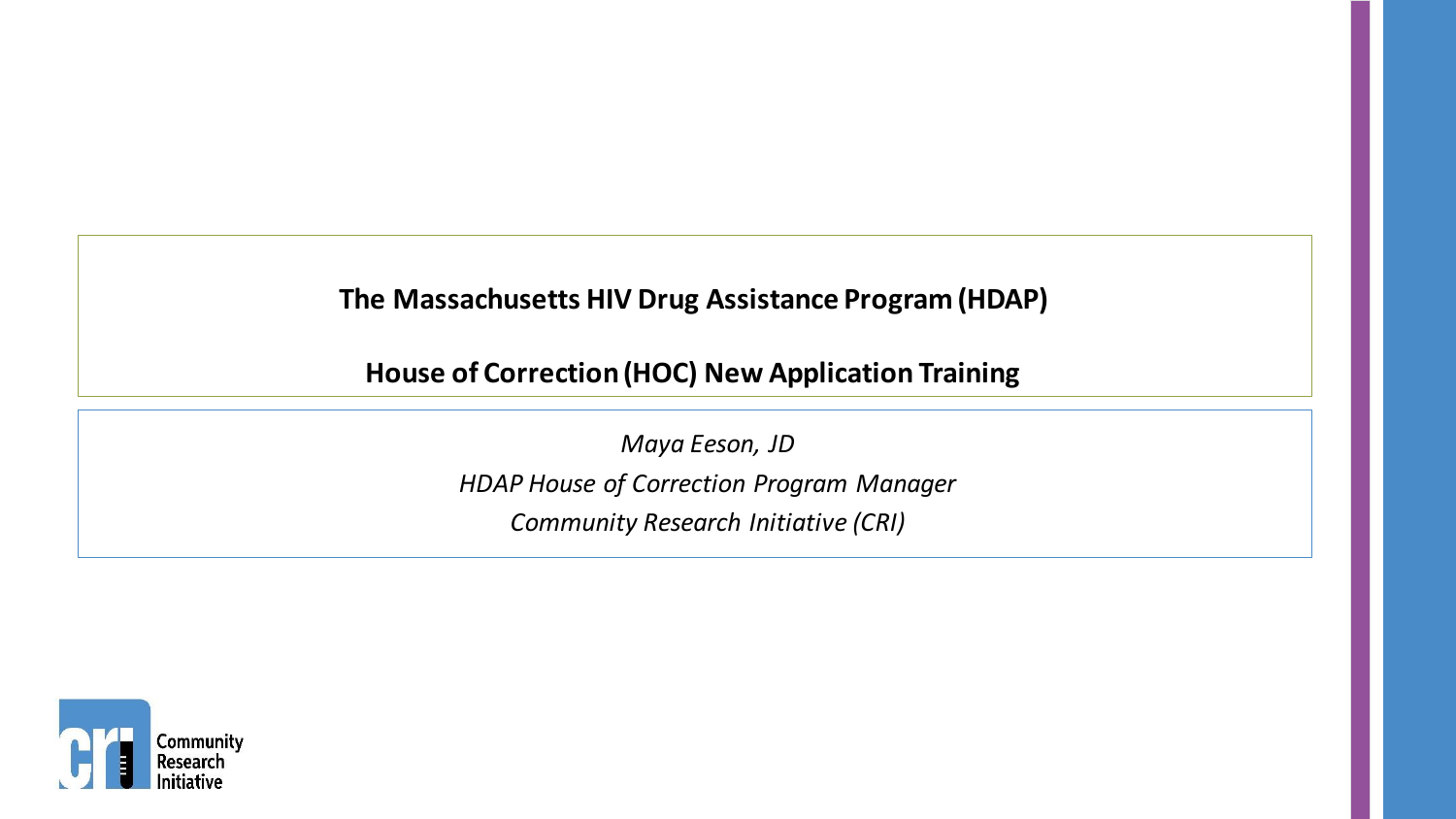## **Why Are We Here?**

- Affirm our commitment to process improvement and quality of services delivered to enrollees, program staff, and other relevant stakeholders
- Support primary goal of ensuring access to medications for HIV and HIV-related conditions for HIV+ inmates in the Massachusetts County Houses of Corrections
- Share policy and program changes resulting from process improvements:
	- Improvements in enrollment processes for HIV+ inmates;
	- Policy improvements to support HIV+ inmates post-release; and
	- Enhanced coordination between CRI, jail staff, and community organizations to ensure seamless HDAP coverage

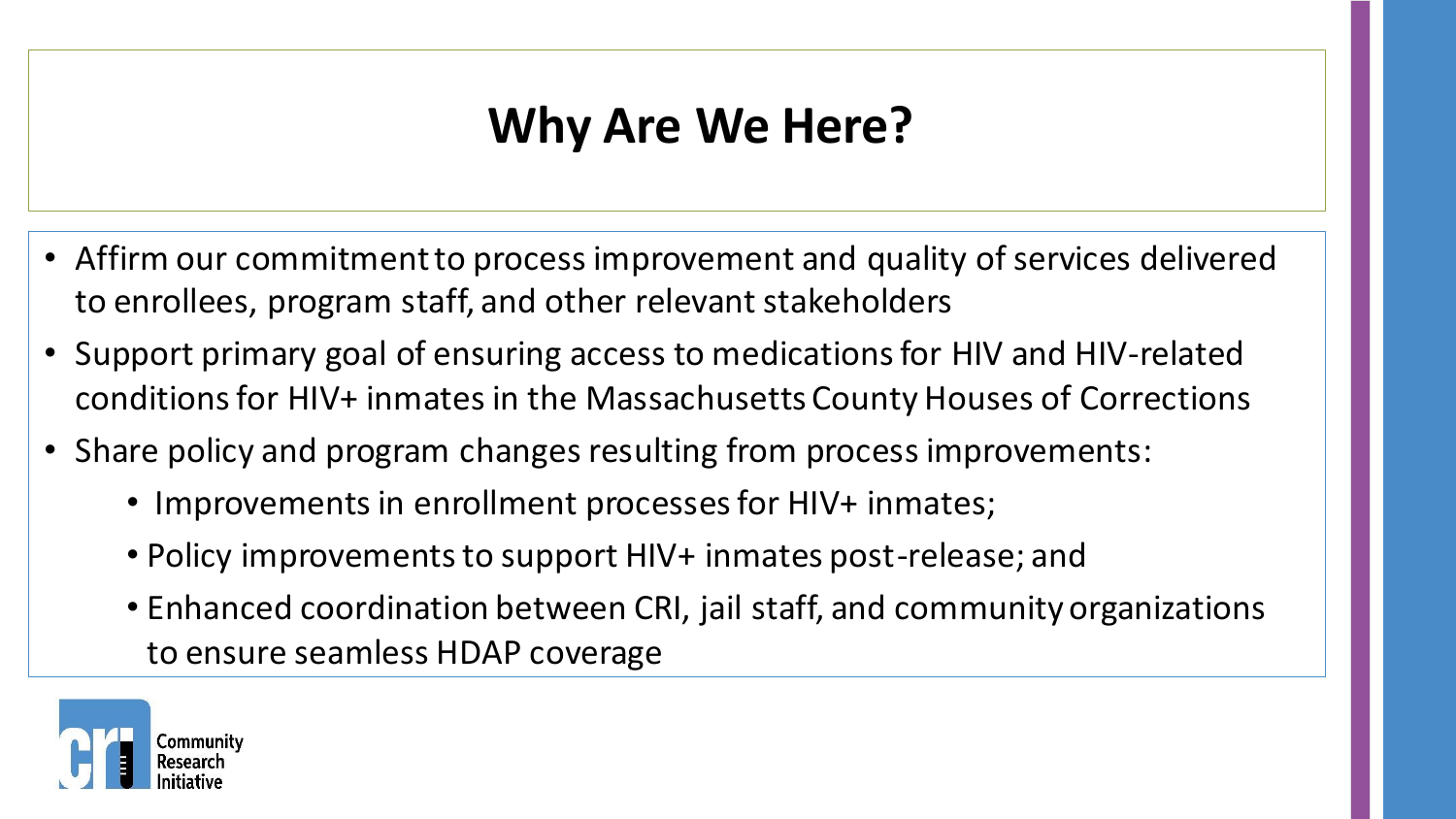

**submitting an application.** 

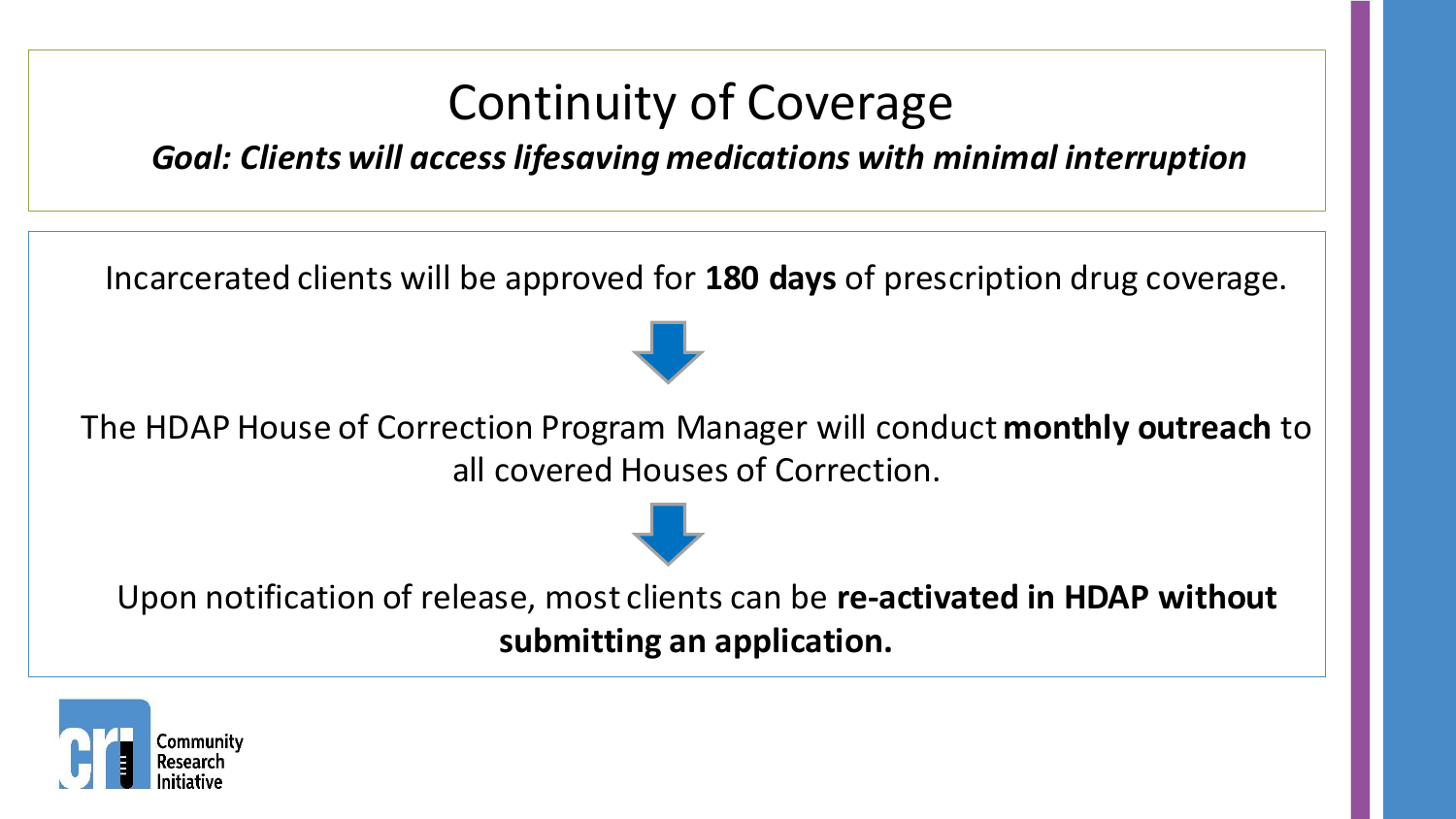

Massachusetts HIV Drug Assistance Program House of Correction Application

If you have any questions about this application, please contact the House of Correction Manager at jails@crine.org or 617-502-1723

|                | Applicant                     | <b>First Name:</b>                                                                                                                                                                                                                                 | <b>Last Name:</b>                          |                                                                                                                                                                                                                                                                                                                     |  | Date of Birth (MM/DD/YYYY): |  |  |  |
|----------------|-------------------------------|----------------------------------------------------------------------------------------------------------------------------------------------------------------------------------------------------------------------------------------------------|--------------------------------------------|---------------------------------------------------------------------------------------------------------------------------------------------------------------------------------------------------------------------------------------------------------------------------------------------------------------------|--|-----------------------------|--|--|--|
|                | Information:                  |                                                                                                                                                                                                                                                    |                                            |                                                                                                                                                                                                                                                                                                                     |  |                             |  |  |  |
|                |                               |                                                                                                                                                                                                                                                    |                                            | Date of Incarceration:                                                                                                                                                                                                                                                                                              |  | $\frac{1}{2}$               |  |  |  |
|                |                               | Social Security #:                                                                                                                                                                                                                                 | 999-99-9999<br>(for clients without Social |                                                                                                                                                                                                                                                                                                                     |  | <b>HDAP ID</b> (if known):  |  |  |  |
| $\overline{2}$ |                               | Male                                                                                                                                                                                                                                               | <b>Security Number)</b>                    | <b>Transgender Male/Trans Man/FTM</b>                                                                                                                                                                                                                                                                               |  |                             |  |  |  |
|                | Gender<br>Identity:           |                                                                                                                                                                                                                                                    |                                            |                                                                                                                                                                                                                                                                                                                     |  |                             |  |  |  |
|                |                               | Female<br>Non-binary (neither exclusively female or                                                                                                                                                                                                |                                            | <b>Transgender Female/Trans Woman/MTF</b>                                                                                                                                                                                                                                                                           |  |                             |  |  |  |
|                |                               | male)/gender non-conforming (GNC)                                                                                                                                                                                                                  |                                            | <b>Not Reported</b>                                                                                                                                                                                                                                                                                                 |  |                             |  |  |  |
| 3              | Race:                         |                                                                                                                                                                                                                                                    | Ethnicity:                                 |                                                                                                                                                                                                                                                                                                                     |  |                             |  |  |  |
|                | (Select all that apply)       |                                                                                                                                                                                                                                                    |                                            |                                                                                                                                                                                                                                                                                                                     |  |                             |  |  |  |
|                |                               | American Indian or Alaskan Native                                                                                                                                                                                                                  |                                            | Non-Hispanic/Latinx                                                                                                                                                                                                                                                                                                 |  |                             |  |  |  |
|                | Asian                         |                                                                                                                                                                                                                                                    | <b>Hispanic/Latinx</b>                     |                                                                                                                                                                                                                                                                                                                     |  |                             |  |  |  |
|                | <b>Black/African American</b> |                                                                                                                                                                                                                                                    |                                            |                                                                                                                                                                                                                                                                                                                     |  |                             |  |  |  |
|                | White                         | Native Hawaiian Or Pacific Islander                                                                                                                                                                                                                |                                            |                                                                                                                                                                                                                                                                                                                     |  |                             |  |  |  |
| 4              | <b>Medical Information:</b>   |                                                                                                                                                                                                                                                    |                                            |                                                                                                                                                                                                                                                                                                                     |  |                             |  |  |  |
|                | <b>Client is HIV positive</b> |                                                                                                                                                                                                                                                    |                                            |                                                                                                                                                                                                                                                                                                                     |  |                             |  |  |  |
|                |                               | Clinician Signature: (MD, DO, PA, NP, RN)                                                                                                                                                                                                          |                                            |                                                                                                                                                                                                                                                                                                                     |  |                             |  |  |  |
|                |                               |                                                                                                                                                                                                                                                    |                                            |                                                                                                                                                                                                                                                                                                                     |  |                             |  |  |  |
|                |                               |                                                                                                                                                                                                                                                    |                                            |                                                                                                                                                                                                                                                                                                                     |  |                             |  |  |  |
|                |                               |                                                                                                                                                                                                                                                    |                                            |                                                                                                                                                                                                                                                                                                                     |  |                             |  |  |  |
|                |                               | If lab results from within the last twelve months are accessible, please list them below. If labs are unavailable, leave this                                                                                                                      |                                            |                                                                                                                                                                                                                                                                                                                     |  |                             |  |  |  |
|                |                               | section blank and submit the application to enroll the client for a standard six-month term. Please provide lab<br>results obtained while the client is incarcerated to the House of Correction Manager at CRI.                                    |                                            |                                                                                                                                                                                                                                                                                                                     |  |                             |  |  |  |
|                | <b>Results</b>                |                                                                                                                                                                                                                                                    | Date (MM/DD/YYYY)                          |                                                                                                                                                                                                                                                                                                                     |  |                             |  |  |  |
|                | VL:                           |                                                                                                                                                                                                                                                    |                                            |                                                                                                                                                                                                                                                                                                                     |  |                             |  |  |  |
|                |                               |                                                                                                                                                                                                                                                    |                                            |                                                                                                                                                                                                                                                                                                                     |  |                             |  |  |  |
|                | CD4:                          |                                                                                                                                                                                                                                                    |                                            | $\frac{1}{2}$ $\frac{1}{2}$ $\frac{1}{2}$ $\frac{1}{2}$ $\frac{1}{2}$ $\frac{1}{2}$ $\frac{1}{2}$ $\frac{1}{2}$ $\frac{1}{2}$ $\frac{1}{2}$ $\frac{1}{2}$ $\frac{1}{2}$ $\frac{1}{2}$ $\frac{1}{2}$ $\frac{1}{2}$ $\frac{1}{2}$ $\frac{1}{2}$ $\frac{1}{2}$ $\frac{1}{2}$ $\frac{1}{2}$ $\frac{1}{2}$ $\frac{1}{2}$ |  |                             |  |  |  |
| 5              |                               |                                                                                                                                                                                                                                                    |                                            |                                                                                                                                                                                                                                                                                                                     |  |                             |  |  |  |
|                | I attest that:                | Client has \$0 income                                                                                                                                                                                                                              |                                            |                                                                                                                                                                                                                                                                                                                     |  |                             |  |  |  |
|                |                               | Client has no health insurance                                                                                                                                                                                                                     |                                            |                                                                                                                                                                                                                                                                                                                     |  |                             |  |  |  |
| 6              |                               |                                                                                                                                                                                                                                                    |                                            |                                                                                                                                                                                                                                                                                                                     |  |                             |  |  |  |
|                |                               |                                                                                                                                                                                                                                                    |                                            |                                                                                                                                                                                                                                                                                                                     |  |                             |  |  |  |
|                |                               |                                                                                                                                                                                                                                                    |                                            |                                                                                                                                                                                                                                                                                                                     |  |                             |  |  |  |
|                |                               |                                                                                                                                                                                                                                                    |                                            |                                                                                                                                                                                                                                                                                                                     |  |                             |  |  |  |
|                |                               | Client Consent and Certification (to be signed by the individual enrolling in HDAP)<br>I certify that I am a Massachusetts resident and that the information on this application is correct and complete. I certify that I am giving my permission |                                            |                                                                                                                                                                                                                                                                                                                     |  |                             |  |  |  |
|                |                               | r value y dat rankessachasette response and man man manager/HIV Coordinator, healthcare provider, and any other person that I have specifically<br>given HDAP to contact all of the following: pharmacist, case manager/HIV Coord                  |                                            |                                                                                                                                                                                                                                                                                                                     |  |                             |  |  |  |



Updated October 2020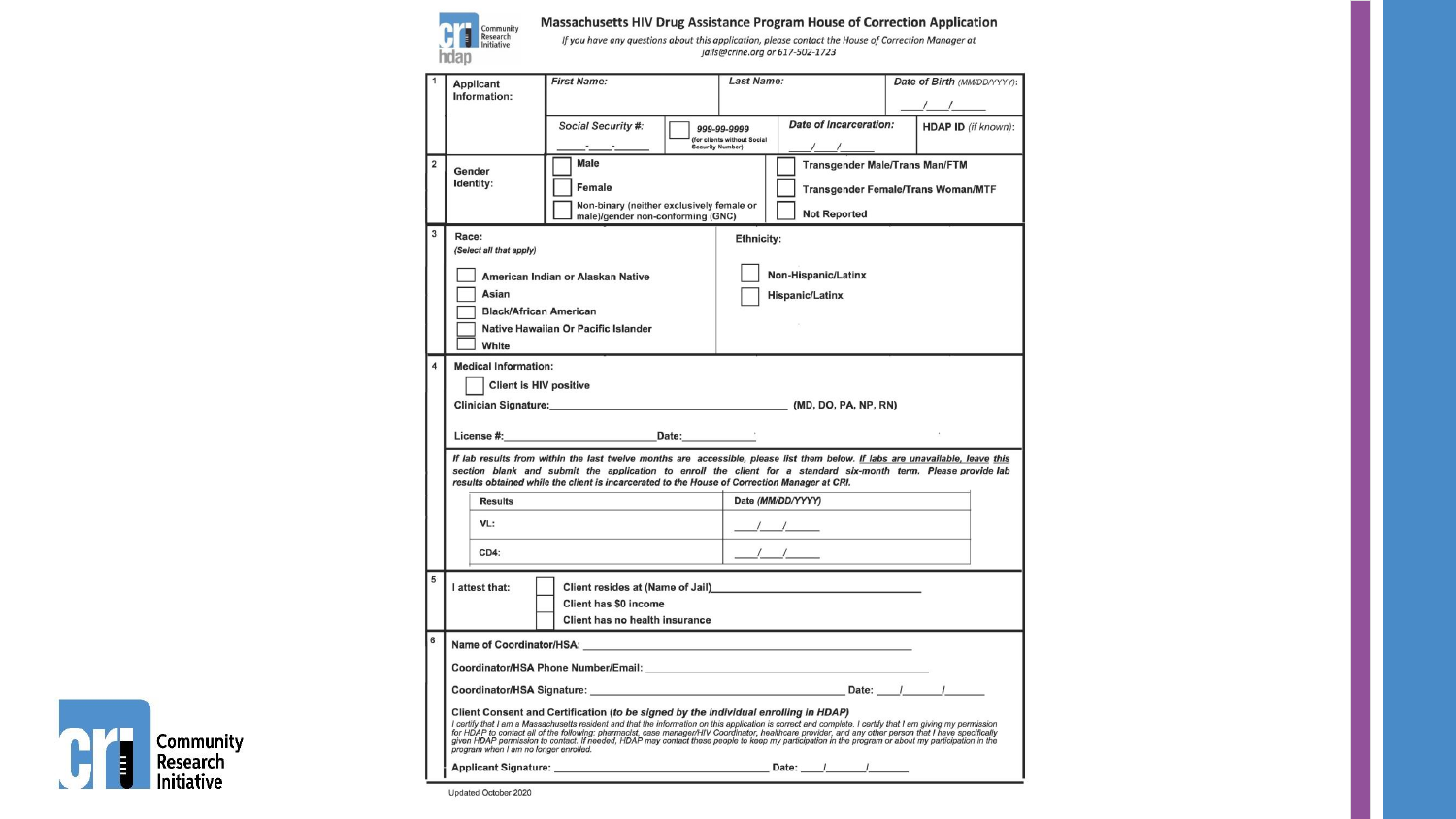

#### **Important information to note:**

• For clients without a Social Security • Additional information now included: Number please check 999-99-9999 Date of Incarceration

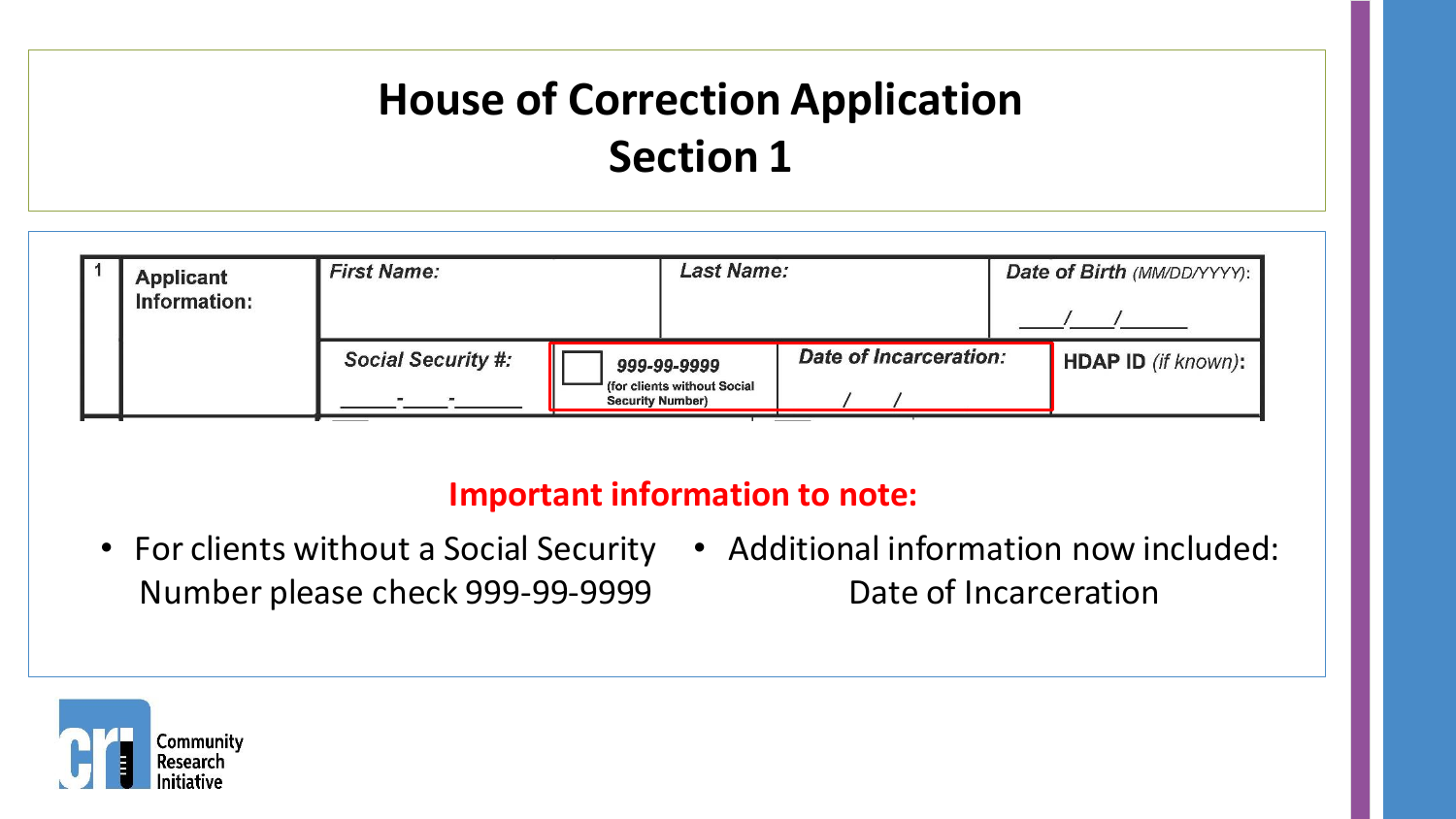| Gender           | <b>Male</b>                                                                    | <b>Transgender Male/Trans Man/FTM</b>     |
|------------------|--------------------------------------------------------------------------------|-------------------------------------------|
| <b>Identity:</b> | Female                                                                         | <b>Transgender Female/Trans Woman/MTF</b> |
|                  | Non-binary (neither exclusively female or<br>male)/gender non-conforming (GNC) | <b>Not Reported</b>                       |

- Some clients may need an explanation of gender identity choices
- For example: Non-binary, Female-to-Male (FTM), Male-to-Female (MTF)

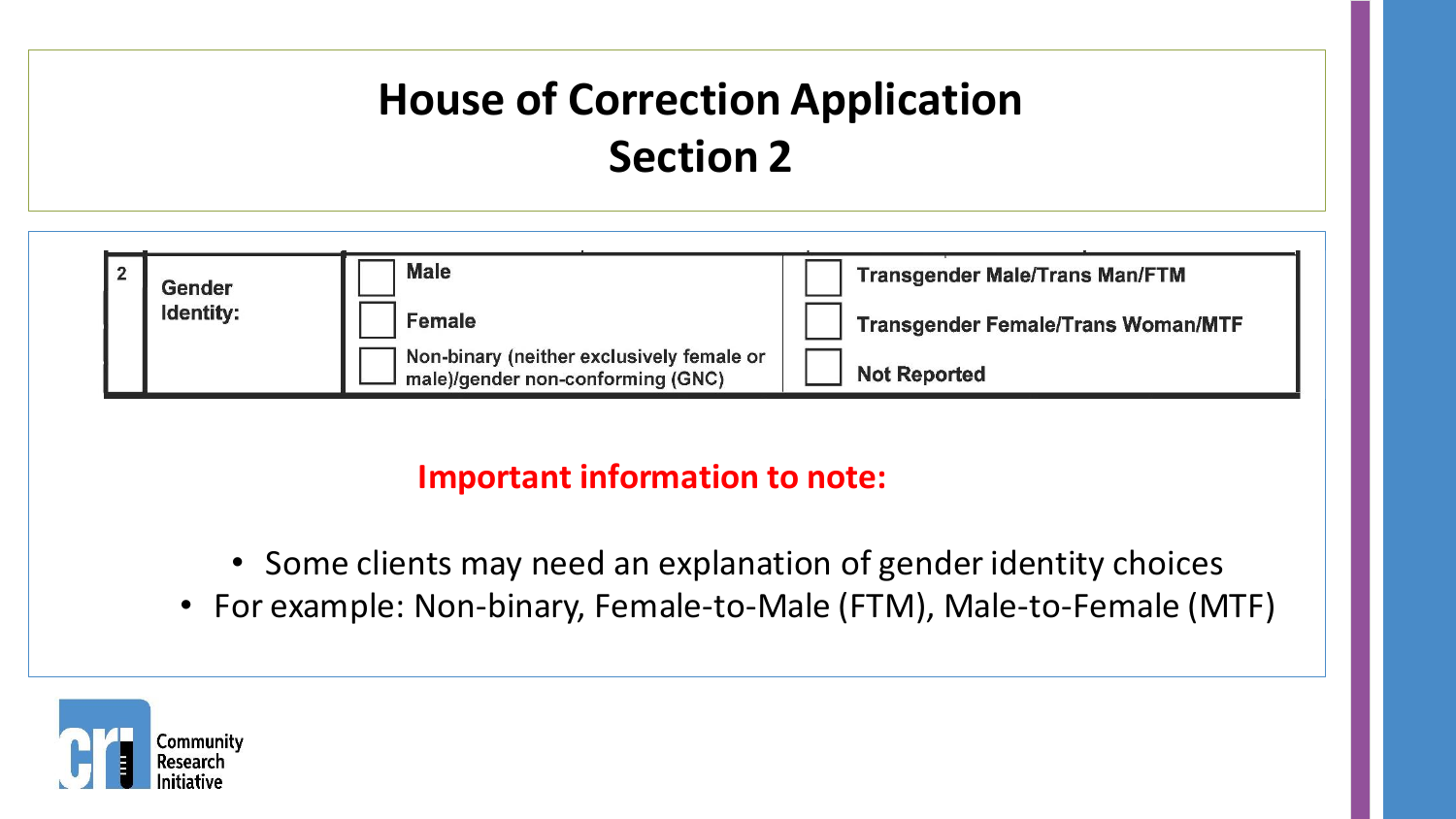| $\overline{3}$ | Race:<br>(Select all that apply)                                                                                                   | <b>Ethnicity:</b>                                    |
|----------------|------------------------------------------------------------------------------------------------------------------------------------|------------------------------------------------------|
|                | American Indian or Alaskan Native<br><b>Asian</b><br><b>Black/African American</b><br>Native Hawaiian Or Pacific Islander<br>White | <b>Non-Hispanic/Latinx</b><br><b>Hispanic/Latinx</b> |

- Some clients may need an explanation of race and ethnicity choices
	- For example Latinx

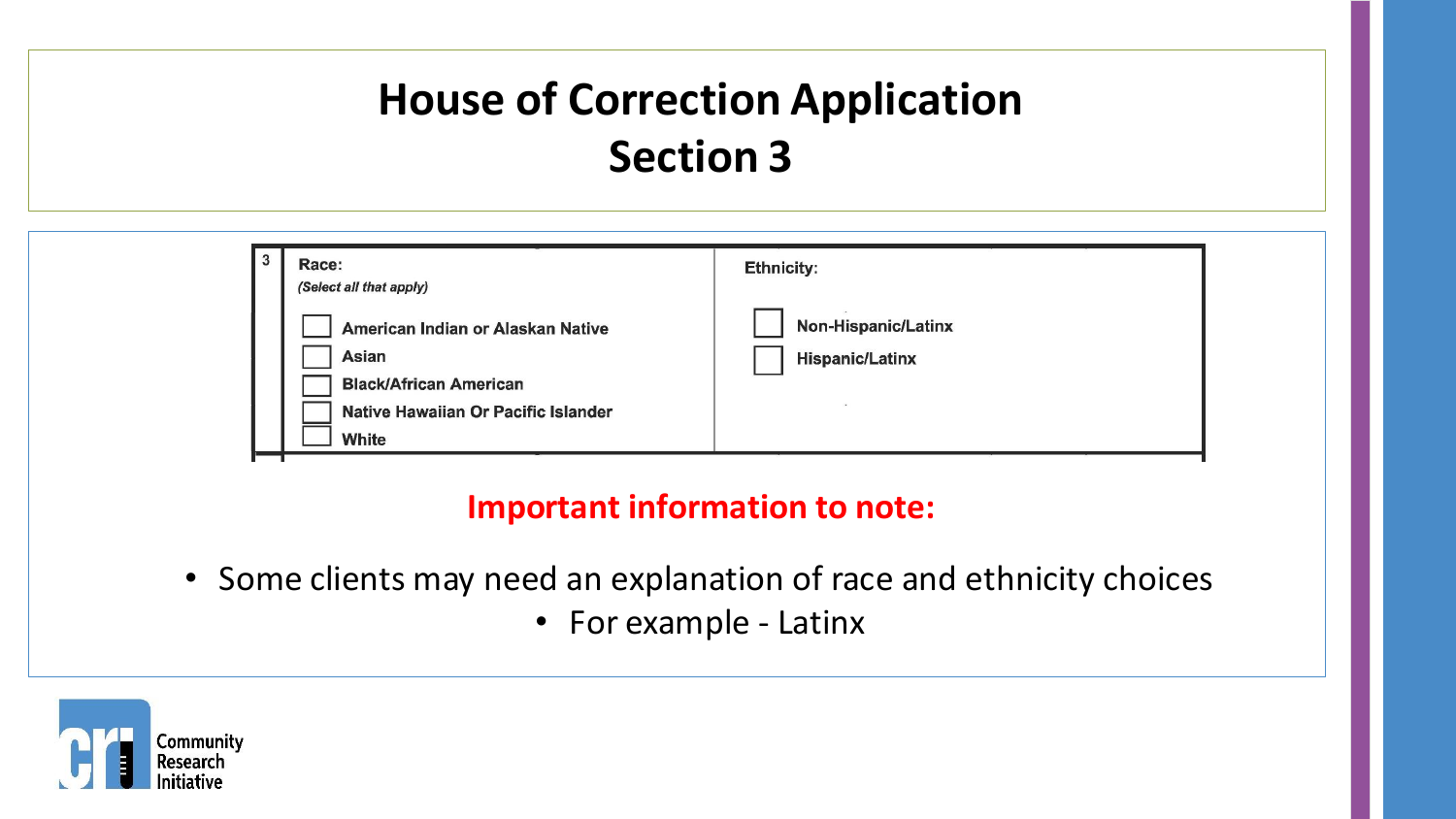| <b>Client is HIV positive</b><br><b>Clinician Signature:</b>                                 |       | (MD, DO, PA, NP, RN)                                                                                                                                                                                                                             |
|----------------------------------------------------------------------------------------------|-------|--------------------------------------------------------------------------------------------------------------------------------------------------------------------------------------------------------------------------------------------------|
| License #:                                                                                   | Date: |                                                                                                                                                                                                                                                  |
|                                                                                              |       |                                                                                                                                                                                                                                                  |
| results obtained while the client is incarcerated to the House of Correction Manager at CRI. |       | If lab results from within the last twelve months are accessible, please list them below. If labs are unavailable, leave this<br>section blank and submit the application to enroll the client for a standard six-month term. Please provide lab |
| <b>Results</b>                                                                               |       | Date (MM/DD/YYYY)                                                                                                                                                                                                                                |
| VL:                                                                                          |       |                                                                                                                                                                                                                                                  |

- The box for *Client is HIV positive* MUST Change in policy to include lab be checked
	- information

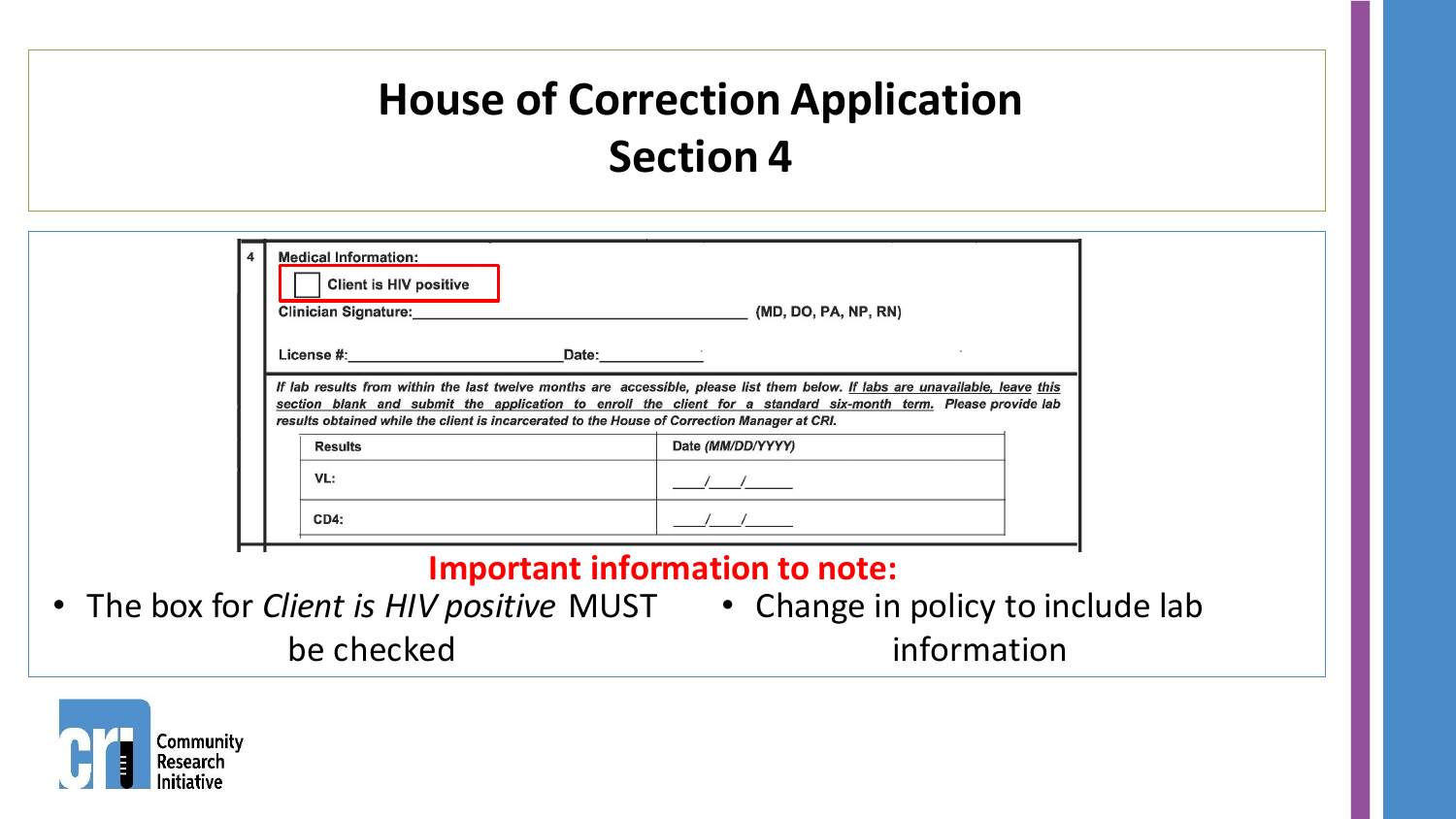| 5 | attest that: | <b>Client resides at (Name of Jail)</b><br><b>Client has \$0 income</b><br><b>Client has no health insurance</b> |
|---|--------------|------------------------------------------------------------------------------------------------------------------|
|   |              |                                                                                                                  |

- 
- All boxes **MUST** be checked Name of Jail **MUST** be provided

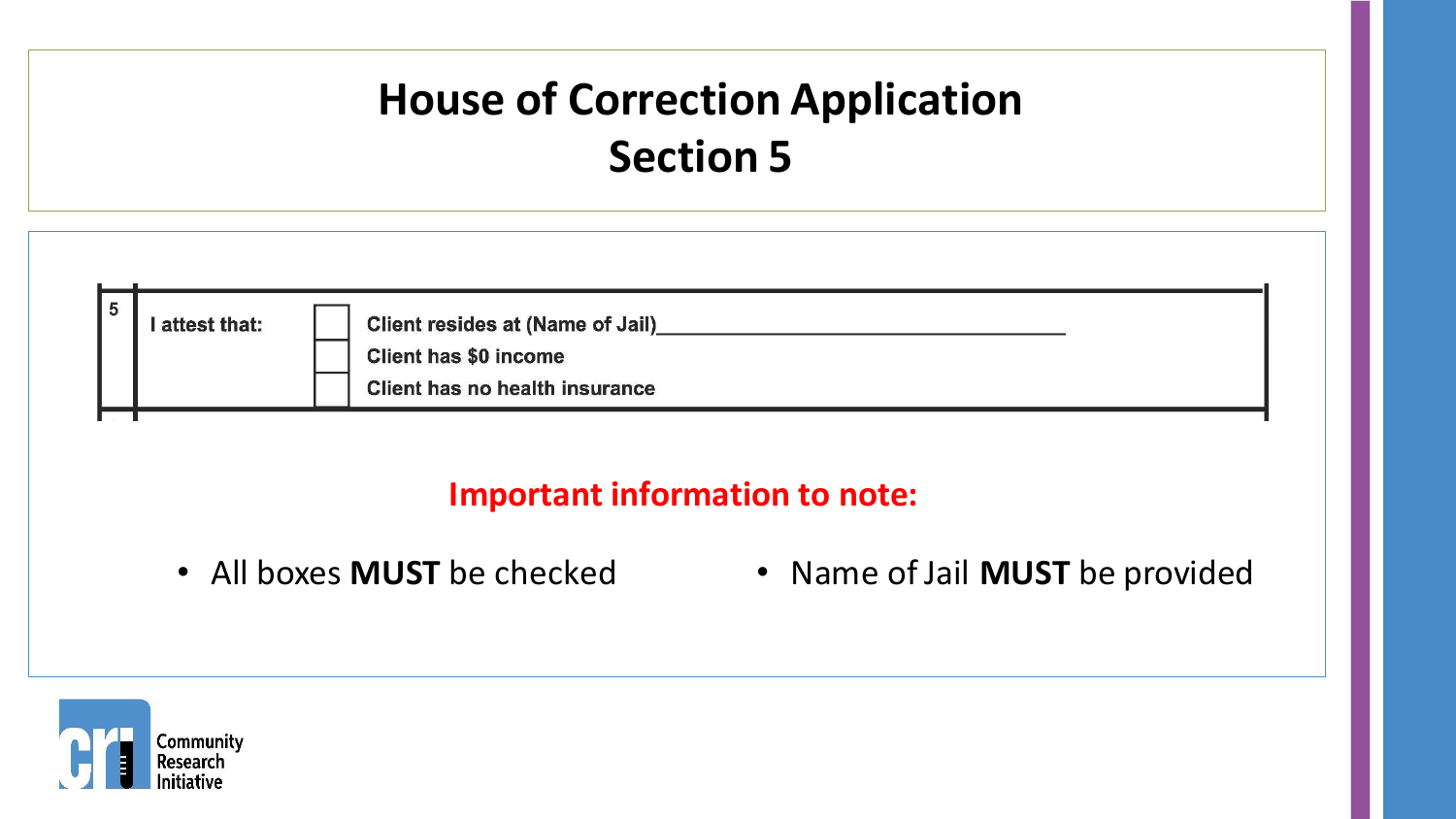| <b>Coordinator/HSA Phone Number/Email:</b>                                                                                                                                                                                                                                                                                                                                                                                                                                                                                                                                                                                       |  |  |  |  |  |  |
|----------------------------------------------------------------------------------------------------------------------------------------------------------------------------------------------------------------------------------------------------------------------------------------------------------------------------------------------------------------------------------------------------------------------------------------------------------------------------------------------------------------------------------------------------------------------------------------------------------------------------------|--|--|--|--|--|--|
| Coordinator/HSA Signature:                                                                                                                                                                                                                                                                                                                                                                                                                                                                                                                                                                                                       |  |  |  |  |  |  |
| Date: $\sqrt{2}$<br>Client Consent and Certification (to be signed by the individual enrolling in HDAP)<br>I certify that I am a Massachusetts resident and that the information on this application is correct and complete. I certify that I am giving my permission<br>for HDAP to contact all of the following: pharmacist, case manager/HIV Coordinator, healthcare provider, and any other person that I have specifically<br>given HDAP permission to contact. If needed, HDAP may contact these people to keep my participation in the program or about my participation in the<br>program when I am no longer enrolled. |  |  |  |  |  |  |

- Any HOC staff completing the applications can sign
- Contact information provided should be the primary HDAP contact at the Jail

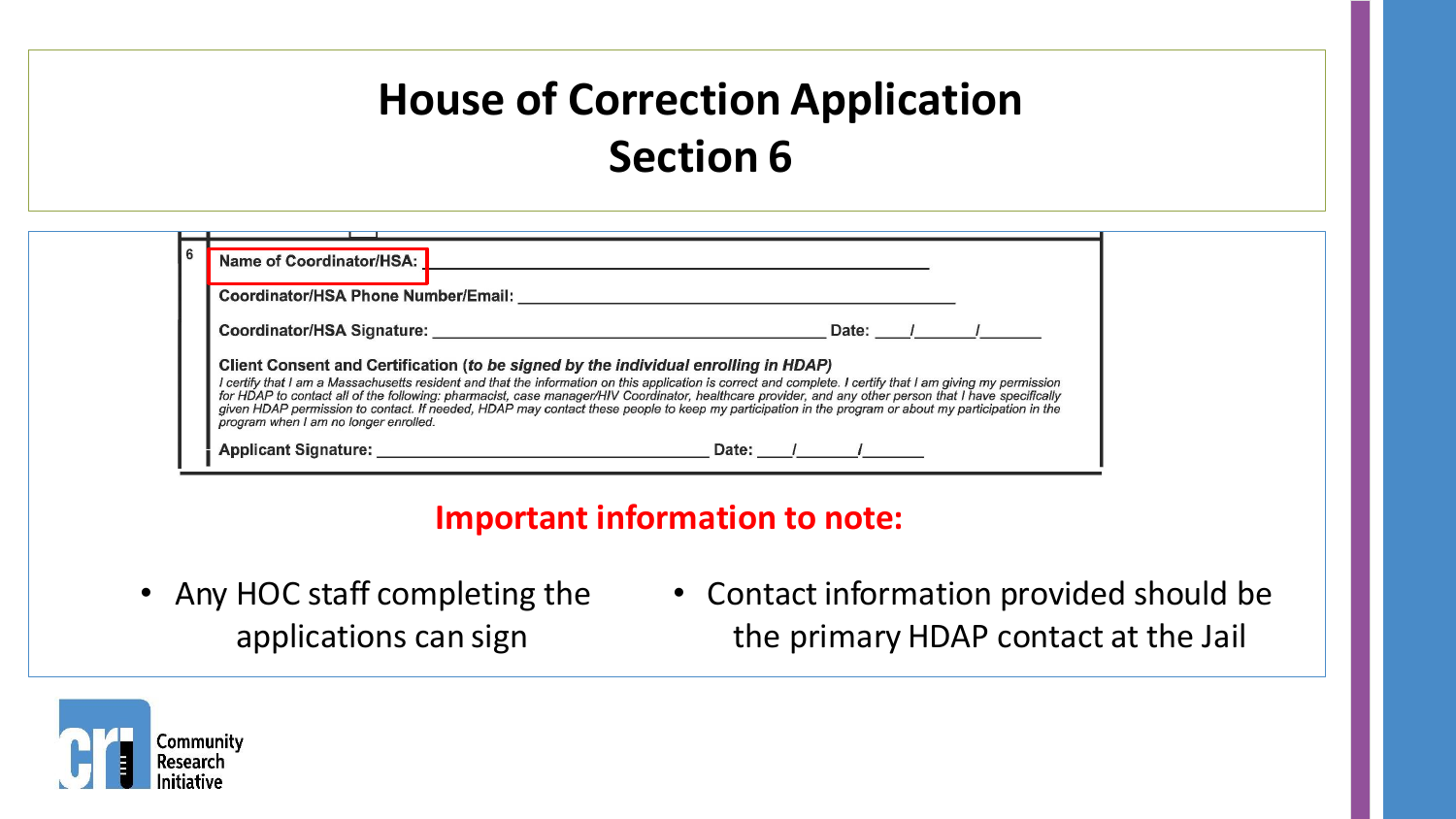### **Policy Updates: When a client transfers to another jail**

### **Previous policy:**

Required to submit a new jail application



#### **New policy:**

Notify the House of Correction Program Manager of the change via phone or e-mail

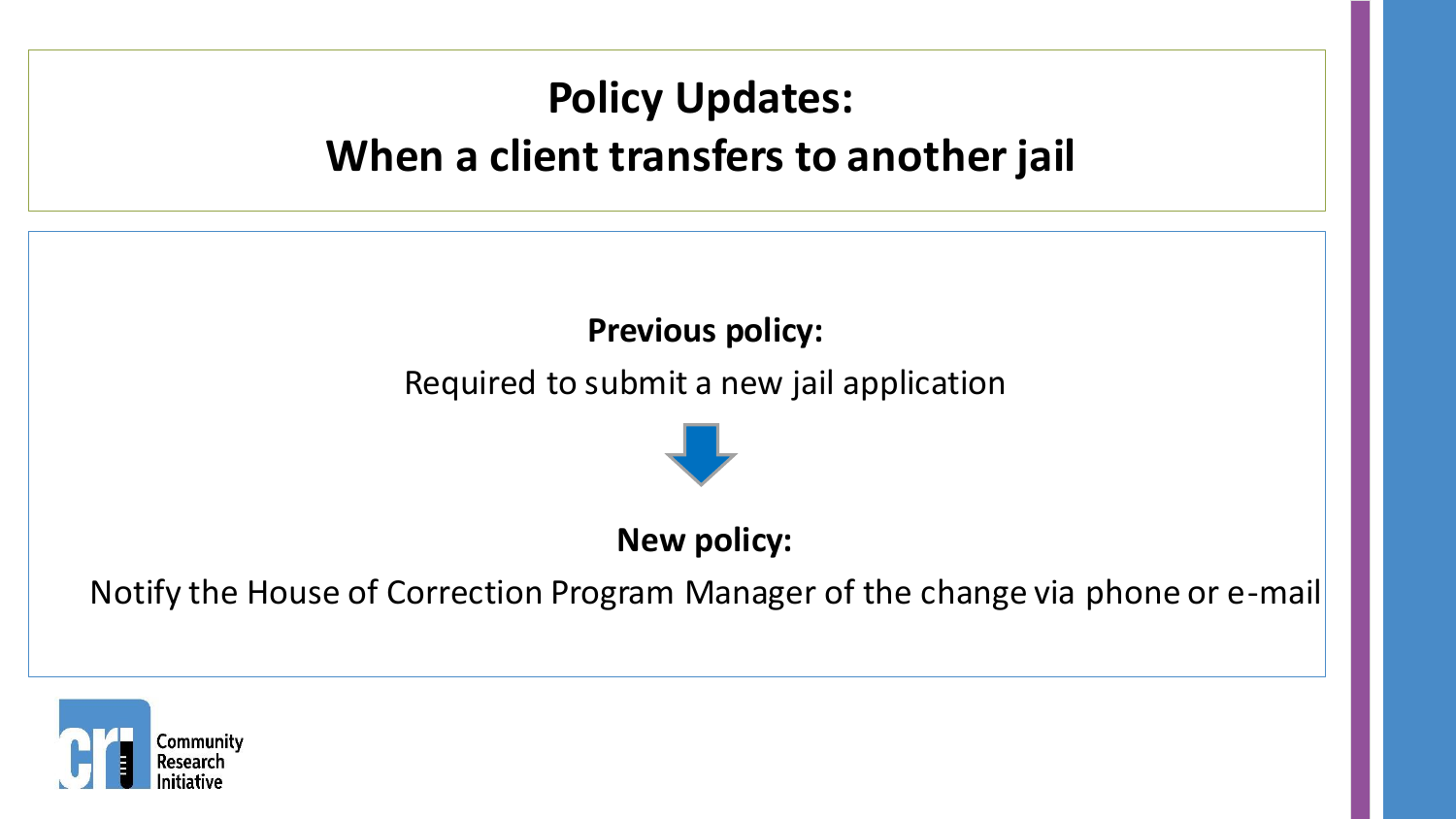### **Policy Updates: When a client is released from jail**

### **Previous policy:**

Required to submit a Notice of Jail Release Letter



#### **New policy:**

Notify the House of Correction Program Manager of the change via phone or e-mail

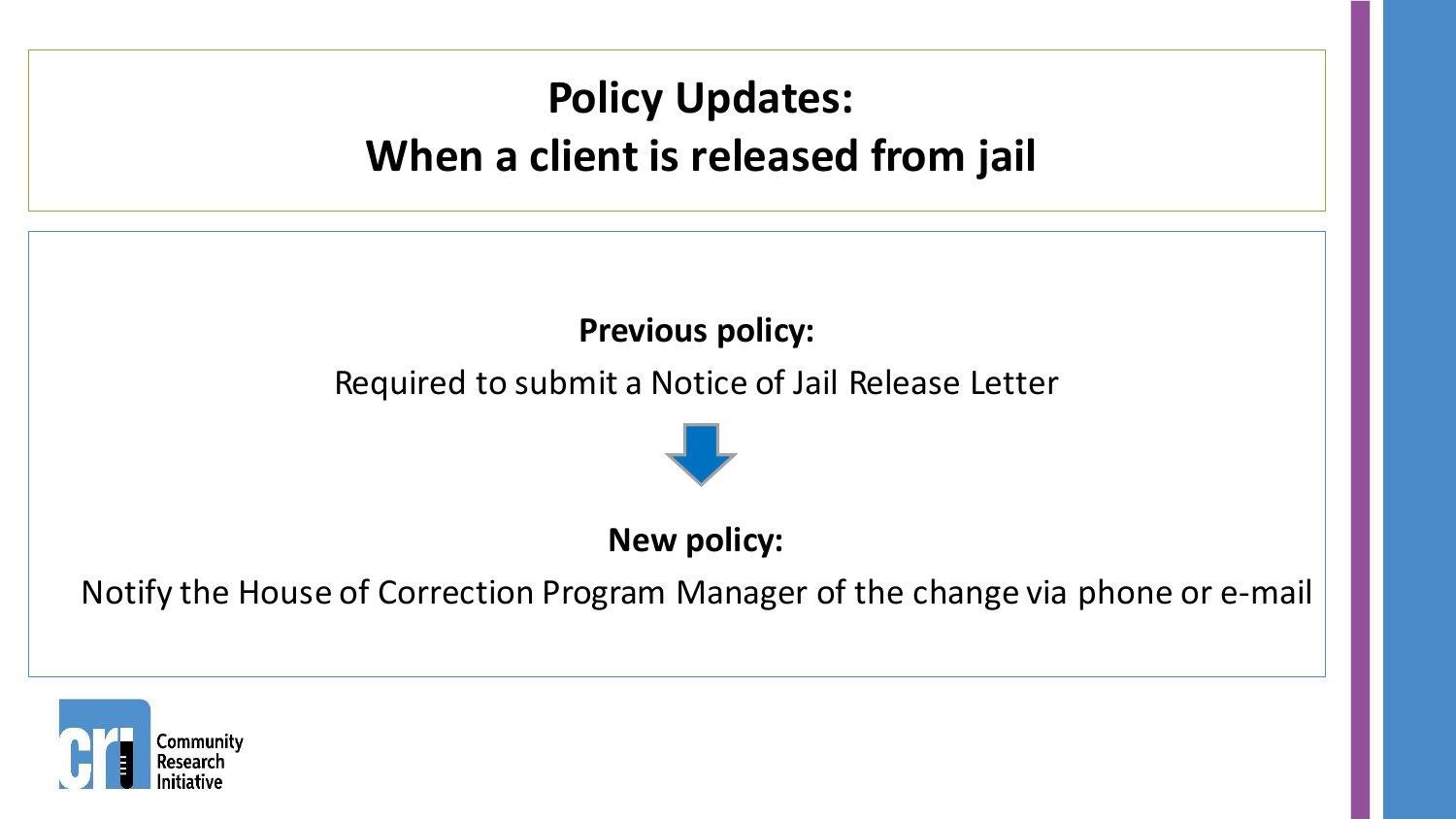### **Policy Updates: When a released client returns to jail**

### **Previous policy:**

Required to submit a new jail application



#### **New policy:**

Notify the House of Correction Program Manager of the change via phone or e-mail

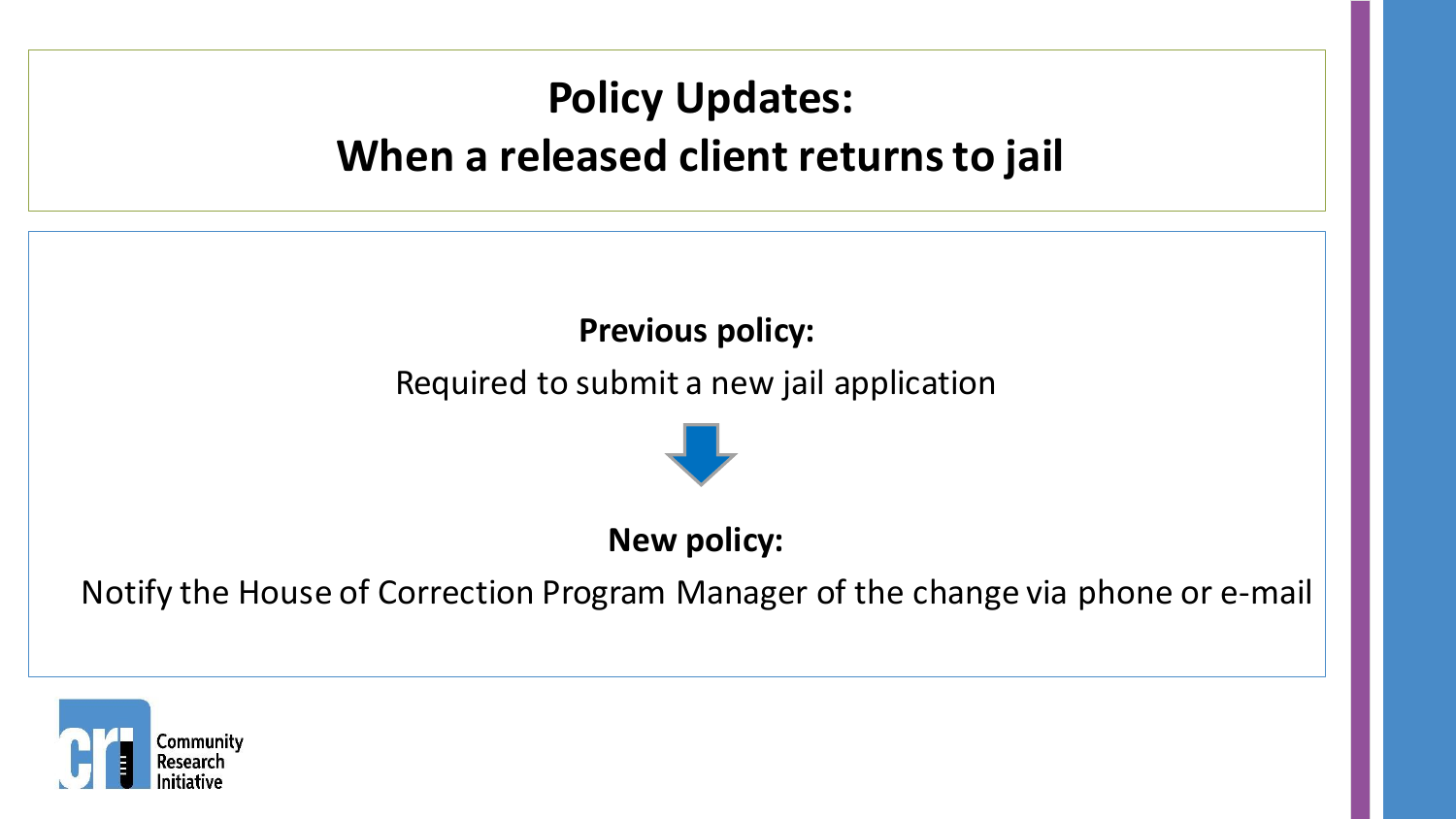### **HDAP recommends the following topics are covered during the process of filling out the HOC HDAP application with the client:**

- If the client gets released HDAP continues to cover prescriptions
- Advise the client to please reach out to case manager/clinical site and ask them call HDAP to update your status with the program

**Client gets released and the HSA/HOC is aware**

**HOC contact calls/emails HDAP HOC Manager**

**Client gets released and the HSA/HOC is unaware** **HDAP HOC Manager will review cases during monthly outreach**